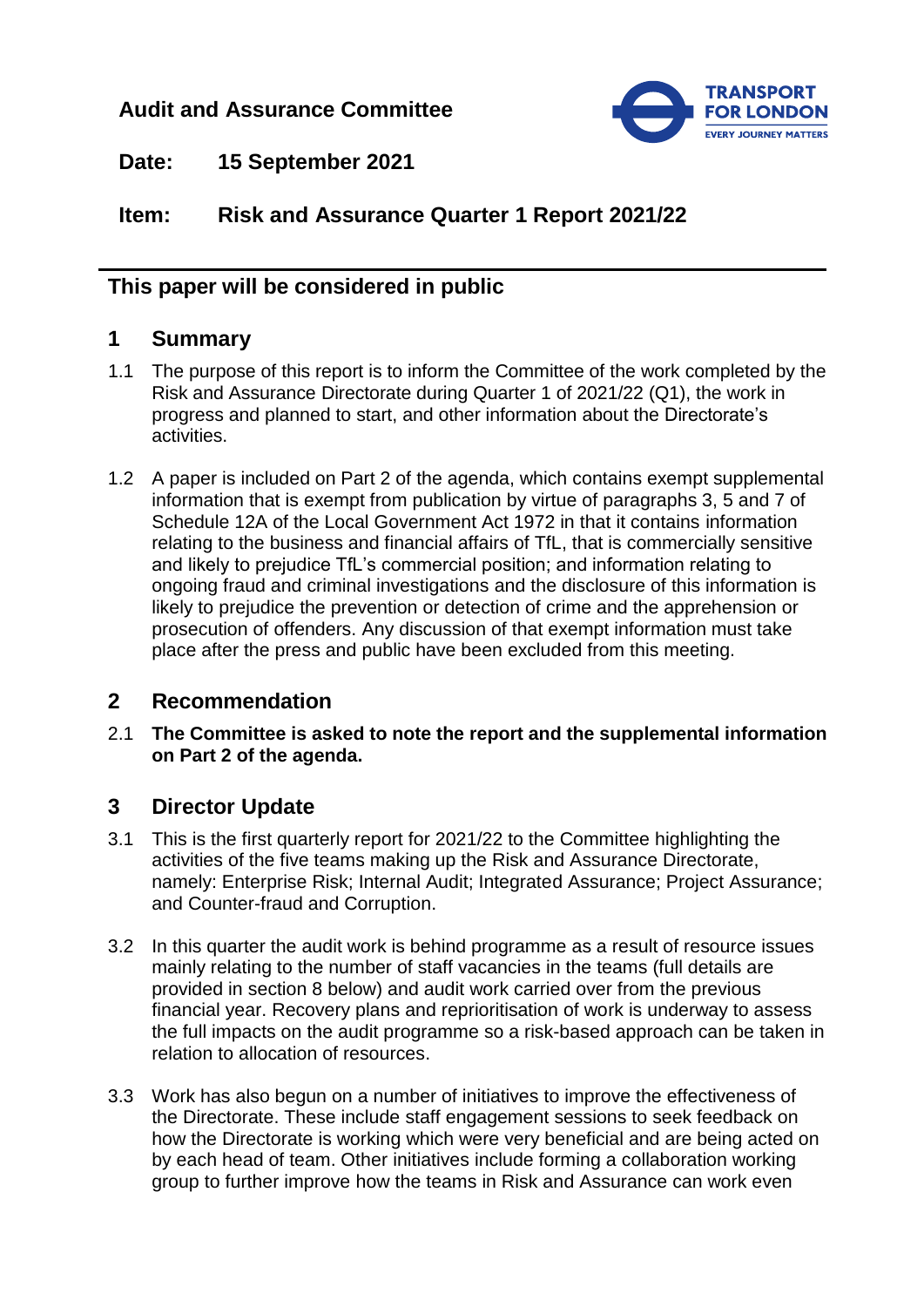more effectively together. We are also looking at reporting, audit planning and interaction with key stakeholders.

- 3.4 Another key workstream underway is ensuring that themes and issues identified in the work of all the teams can be pulled together to better inform how we plan our work and inform the controls and mitigations on Enterprise and Level 1 Risks.
- 3.5 Good progress has also been made with the Safety, Health and Environment Directorate on strengthening the integration of second line assurance work between our two Directorates and a joint paper was recently submitted to the Safety, Sustainability and Human Resources Panel to explain how that work will be taken forward. Further progress updates will be provided to the Panel.
- 3.6 Following the identified trend in increases in Poorly Controlled (PC) and Requires Improvement (RI) outcomes over the past three years, the teams undertook an exercise to identify underlying reasons for this. Findings are as follows:
	- (a) Internal Audit

There is a clear year on year increase in the number of audit reports issued with either a RI or PC rating. Excluding memos, this rises in each year as follows: 2018/19 41 per cent, 2019/20 63 per cent and 2020/21 83 per cent. Reviewing the rates in different business areas indicated that in those three years, Crossrail had a higher proportion of reports being issued with a RI rating in comparison to the previous year (2018/19 zero per cent, 2019/20 14 per cent and 2020/21 21 per cent). Other areas either fluctuate or are steady and fluctuations were either due to our risk-based approach or the inconsistent number of reviews completed in each area.

Assessment was then carried out against the Enterprise Risk (ER) these reports were issued in over the three years. This again showed ER14 (Opening of the Elizabeth Line) as progressively getting more RI over the three years.

(b) Integrated Assurance

The analysis indicated that there is no real trend evident in RI and PC reports issued in the past three years, either by area or Enterprise Risk level. Percentages are fairly consistent and do not fluctuate greatly.

- 3.7 This analysis will be carried out on a regular basis, with findings reported as part of the Risk and Assurance quarterly reports and Annual Report.
- 3.8 Work has also begun on ensuring that trends across all teams in Risk and Assurance can be identified. Work is currently at different levels of maturity in each team but the aim is get each team to the same level and ensure this can then feed into work planning across the Directorate.
- 3.9 The planned integration of the Crossrail Project Programme Assurance team into TfL Risk and Assurance to cover all Elizabeth line functions rather than just Crossrail is covered elsewhere on the agenda.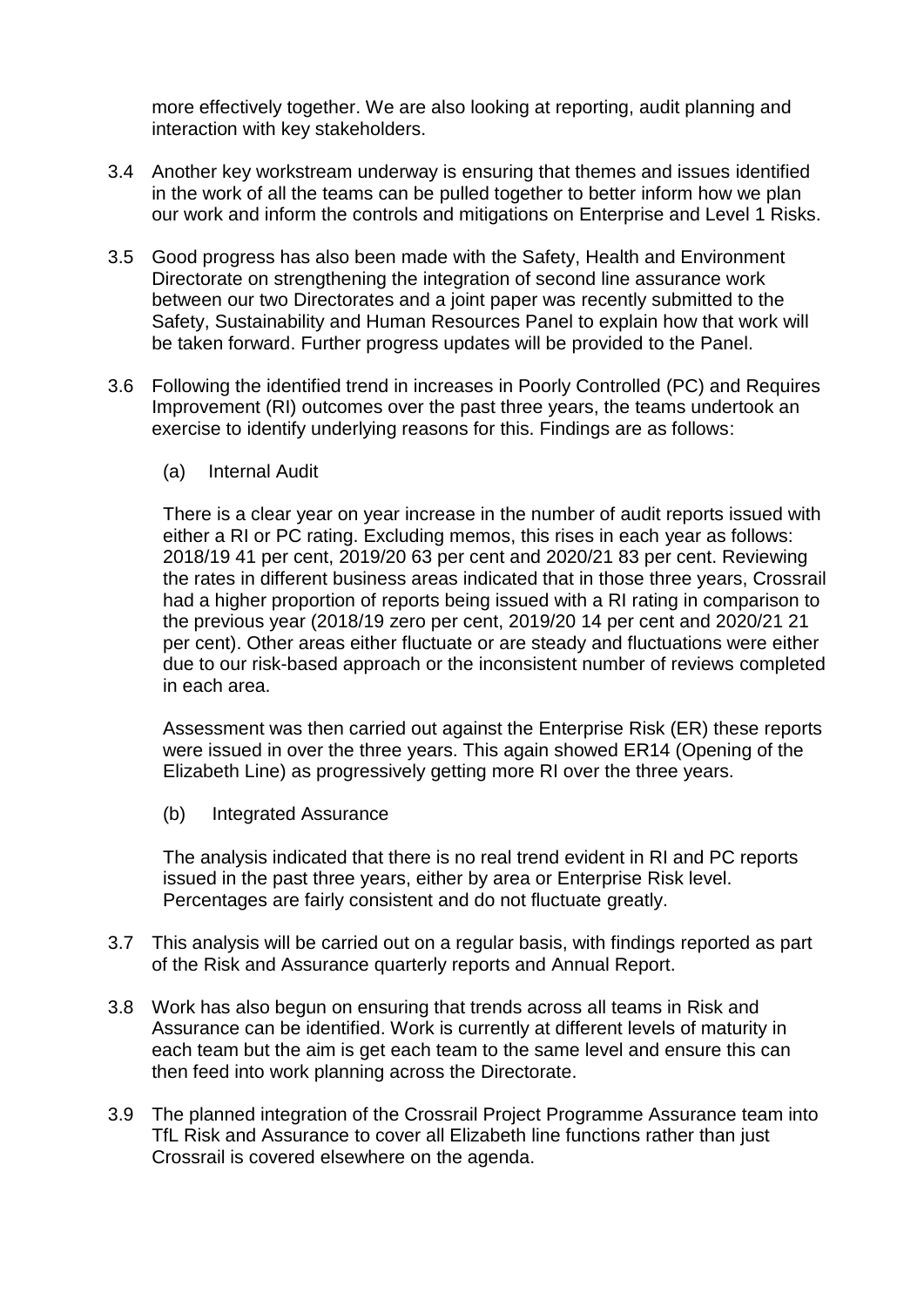## **4 Enterprise Risk Management**

- 4.1 The following Level 0 Enterprise Risks reviews were facilitated by the team in the last quarter and the outcomes will now go forward to the relevant Panels and Committees as per the agreed schedule:
	- (a) Protecting the wellbeing of our employees (ER2);
	- (b) Cyber and protective security (ER4);
	- (c) Inability to support new ways of working (ER10); and
	- (d) Disparity leading to unequal or unfair outcomes (ER11).
- 4.2 It has been agreed that the focus of ER2 (Protecting the wellbeing of our employees) will extend to include the attraction and retention of staff to reflect the current challenges we face as an organisation.
- 4.3 The top five Strategic Level 1 risks for Elizabeth line have been agreed in principle. Workshops are underway to develop these further in terms of full risk assessments and mitigation strategies. Development of these risks is planned to be complete by December 2021 at the latest.
- 4.4 Integration of the Enterprise Risk Management and IT Information Security Risk Management processes are under way in line with ISO 27005 compliance.
- 4.5 Work undertaken on risk interconnectivity has been beneficial to the risk management process in several ways:
	- (a) The interconnectivity between Level 0 (Enterprise) and Level 1 (Strategic) risks have enabled us to complete a gap analysis on security and asset management risks across the organisation and has helped to shape our risk approach in these areas.
	- (b) The materialisation of highly interconnected risks may impact on several areas across the business. This type of modelling can aid risk scenario planning to strengthen systemic/strategic controls.
	- (c) The visual representation of risks including the overall control rating, impact, likelihood and levels of interconnectivity across the organisation is an effective risk communication tool for risk workshops, risk prioritisation, risk reporting and assurance planning.
- 4.6 A list of the Level 0 and Level 1 risks is included in Appendix 1.

### **5 Audit and Assurance**

- 5.1 In TfL, assurance is delivered in accordance with the 'three lines of defence' model:
	- (a) First line of defence control and monitoring arrangements carried out by the functions responsible for managing the risks/controls;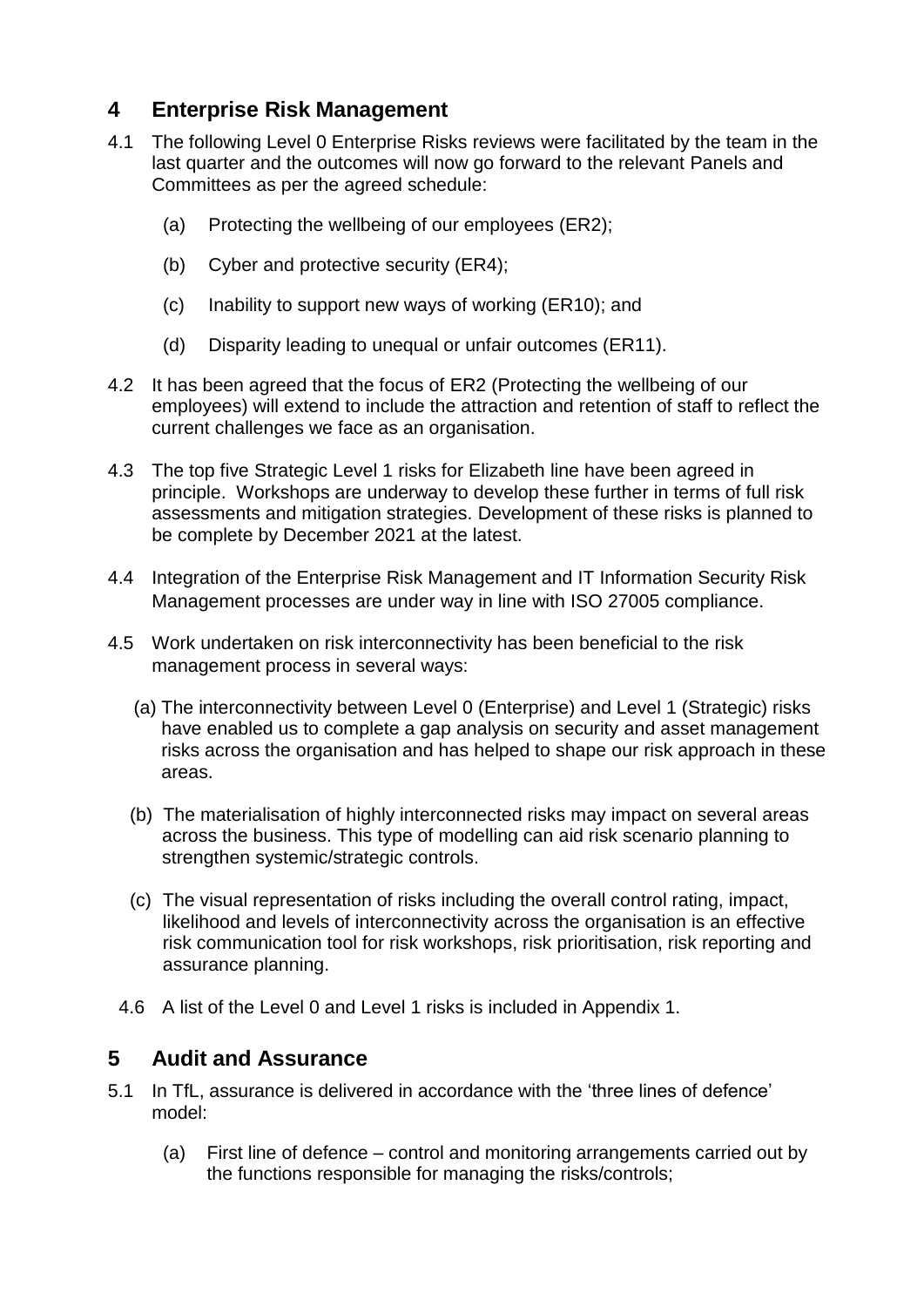- (b) Second line of defence typically audit and inspection regimes carried out by teams separate from those responsible for managing the risks/controls, but reporting through the TfL management hierarchy; and
- (c) Third line of defence fully independent audit and review activities, typically with a strategic focus, and reporting to Executive Committee, Audit and Assurance Committee and other Board Committees and Panels.
- 5.2 Within the Risk and Assurance Directorate, the Internal Audit function provides third line assurance, whilst the Integrated Assurance and Project Assurance teams provide second line assurance. Further information regarding the work of these teams during Q1 is set out below.
- 5.3 The table below maps the outcomes of audit and project assurance reviews carried out by the teams in Risk and Assurance up to the end of Q1 against the TfL Enterprise Risks. (If a risk is not listed, this means that no work has been completed against it during the year so far).



#### **Internal Audit**

- 5.4 The Internal Audit plan forms part of the integrated assurance plan that the Committee approved on 17 March 2021.
- 5.5 A full list of audit reports issued during Q1 is included as Appendix 2. Audits in progress at the end of Q1 is included as Appendix 3, work planned to start in Q2 is included as Appendix 4, and details of changes to the audit plan is included as Appendix 5.
- 5.6 The Internal Audit Q1 summary, included as Appendix 6, includes highlights from work completed during the quarter. It also provides an overview of the delivery of the audit plan, a summary of the reports issued and conclusions and information on overdue audit actions.
- 5.7 At the last Committee we reported on the review being undertaken of the Department for Business, Energy and Industrial Strategy (BEIS) White Paper and its possible impact on TfL. This has now been completed and there are a number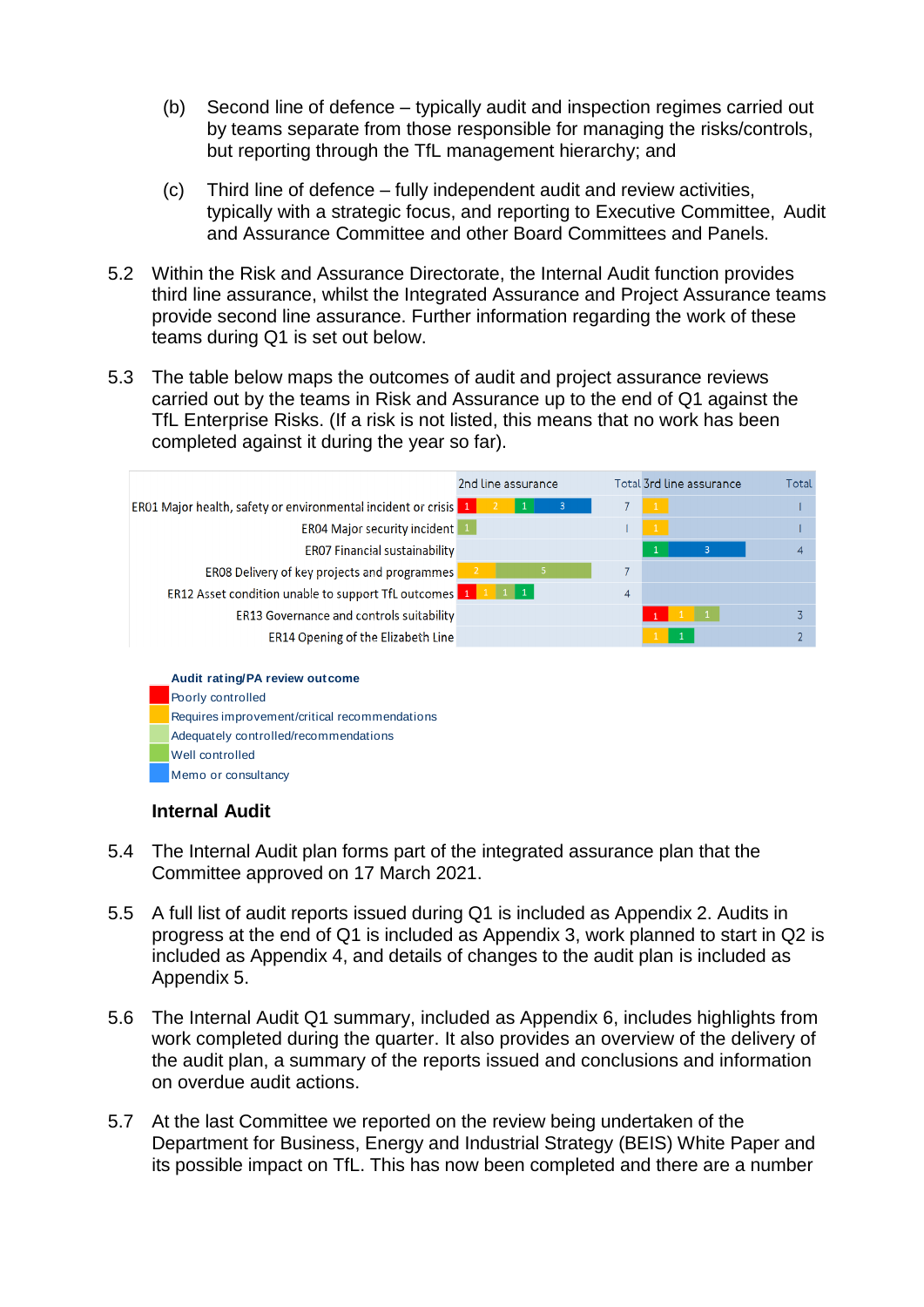of areas that would impact TfL should this become legislation. A TfL wide response was prepared and submitted to BEIS.

#### **Mayoral Directions**

- 5.8 Mayoral Directions fall into three broad categories: those addressing technical issues relating to statutory powers; those related to commercial development activities; and those related to projects and programmes.
- 5.9 On 30 November 2020, the Mayor directed TfL to provide direct financial assistance of up to £500,000 to the traders from Seven Sisters Market (MD2724). The financial support was intended to see the traders through the transition period since the closure of the TfL owned building that housed the market and the provision of a temporary market at Apex Gardens in 2021 (reported to the Board on 9 December 2020, the Finance Committee on 10 March 2021 and this Committee on 17 March 2021).
- 5.10 On 5 August 2021, Grainger withdrew from the Seven Sisters regeneration project, including the installation of a temporary market at Apex Gardens. Although TfL is progressing plans for a separate temporary market, traders face a further period where they are unable to trade. On 31 August 2021, the Mayor directed TfL to provide further financial support across all traders up to £500,000 (MD2868). This Mayoral Direction will also be reported to the Finance Committee on 6 October 2021 and to the Board on 20 October 2021.

#### **Management Actions**

- 5.11 The team monitors the completion of all Internal Audit management actions and confirms whether management has adequately addressed them. We report by Directorate on the percentage of actions closed on time over the past six periods. Appendix 6 provides additional information relating to action management trends over the last six periods.
- 5.12 This Appendix also includes information on overdue actions at the end of Q1. There were no actions arising from Internal Audits more than 60 days overdue at that date.

#### **Integrated Assurance**

- 5.13 The Integrated Assurance team carries out second line of defence audits, primarily in relation to health and safety and engineering compliance, and compliance with Payment Card Industry Data Security Standard (PCI DSS). Audit reports issued by the team follow a similar system of audit conclusions and priority ratings for issues as the Internal Audit team.
- 5.14 A summary of work carried out by Integrated Assurance in Q1 is included as Appendix 7.
- 5.15 In Q1, three audits were identified (two PC and one RI) that contained examples of non-compliance with the project management system and CDM (Construction Design and Management Regulations) requirements that had not been identified and corrected by first line controls. Consequently, Risk and Assurance met with the relevant members of Programme Management Office and a review has begun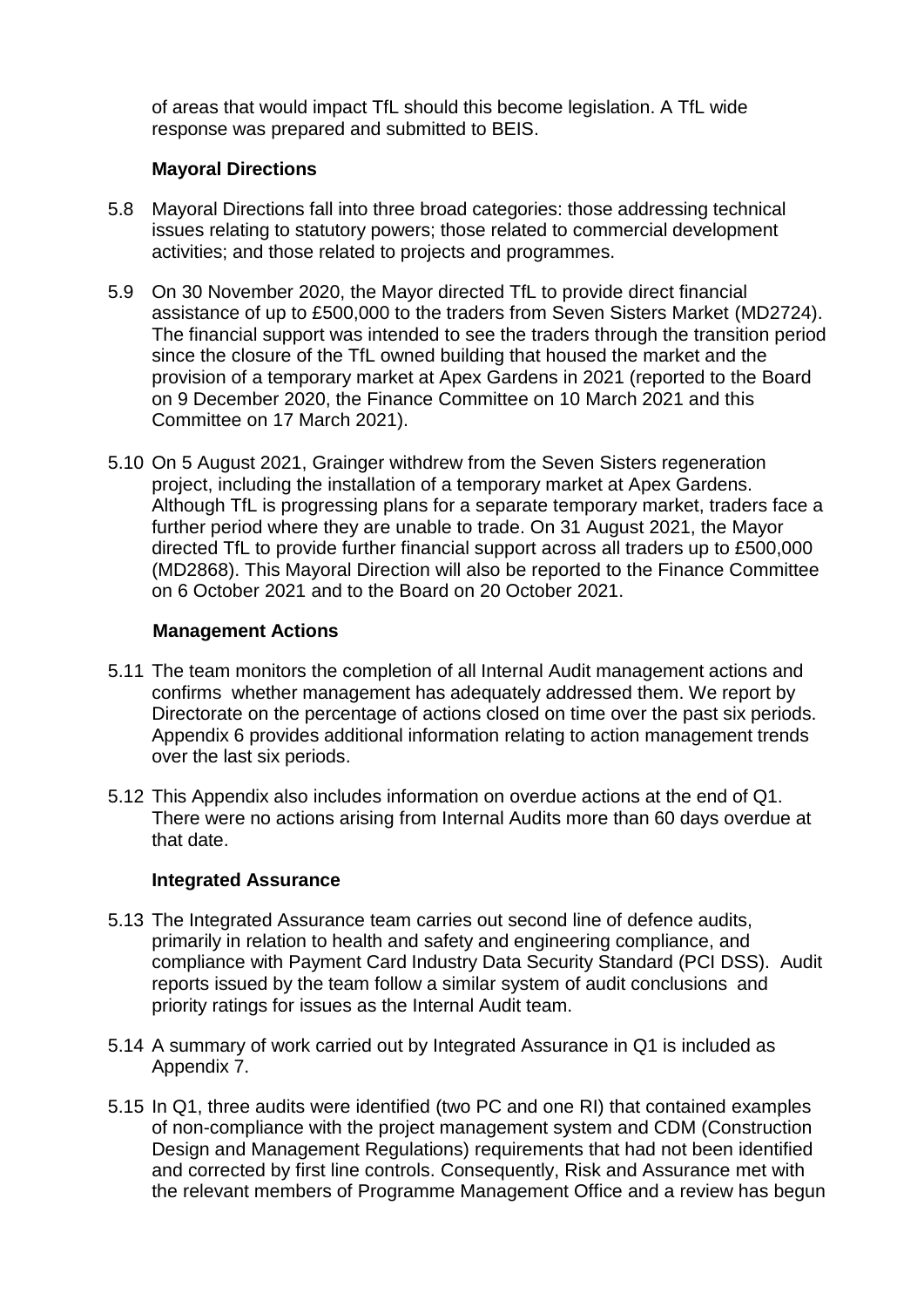of how the applicable controls are assured and the alignment and interaction of the different Directorates involved. The work involves mapping the applicable management systems and ensuring that the roles and responsibilities are clear in terms of who owns the systems and how they are assured from a holistic, rather than system specific perspective. Where gaps or overlaps are identified these will be addressed with the relevant teams.

5.16 All overdue actions have been raised with the action owners and the relevant line managers. To address the trend noted in the past year, Integrated Assurance (along with other Risk and Assurance teams) have improved the reporting to TfL leadership teams. This will ensure the senior teams are aware of audit findings and overdue audit actions at periodic and quarterly intervals which should help reduce the number of overdue actions.

#### **Project Assurance**

- 5.17 The Project Assurance team carries out assurance reviews of projects and programmes across TfL's Investment Programme, with individual projects selected for review following a risk-based assessment. Generally, projects with an Estimated Final Cost over £50m are also subject to (third line) input from the Independent Investment Programme Advisory Group (IIPAG). However, IIPAG's agreed work-bank is determined by the project's risk profile, which includes some projects less than £50m, and not all sub-programmes are reviewed. The IIPAG Quarterly Report is included elsewhere on the agenda. Reports from Project Assurance reviews are considered alongside the Authority request at the subprogramme board or operating business board depending on the size of the project.
- 5.18 Project Assurance also conducts reviews of the sub-programmes to inform annual requests for Authority at the Programmes and Investment Committee.
- 5.19 Project Assurance reviews do not carry an overall conclusion in the same way as audit reports, however, issues raised may be designated as critical issues. The Project Assurance team follows up on all recommendations to ensure they have been addressed and reports on those that are overdue to the Programmes and Investment Committee.
- 5.20 A summary of the work completed by Project Assurance in Q1 is included as Appendix 8. This Appendix also includes information on the themes that have been identified during the quarter and these are being discussed with senior officers to resolve.

#### **Customer Feedback**

- 5.21 There were 11 customer feedback forms (CFFs) returned in Q1. Internal Audit issued 11 questionnaires of which four were returned (36 per cent). Integrated Assurance issued 16 questionnaires of which seven were returned (44 per cent). A summary of customer feedback forms is included as Appendix 9.
- 5.22 We have noticed that the response rate to CFFs has gone down since Q1 2018/19 (72 per cent) and Q1 2019/20 (63 per cent). Reminders are sent to recipients of CFFs two weeks after receiving no response. We are therefore looking at further changes to how CFFs are sent and followed up, with the aim of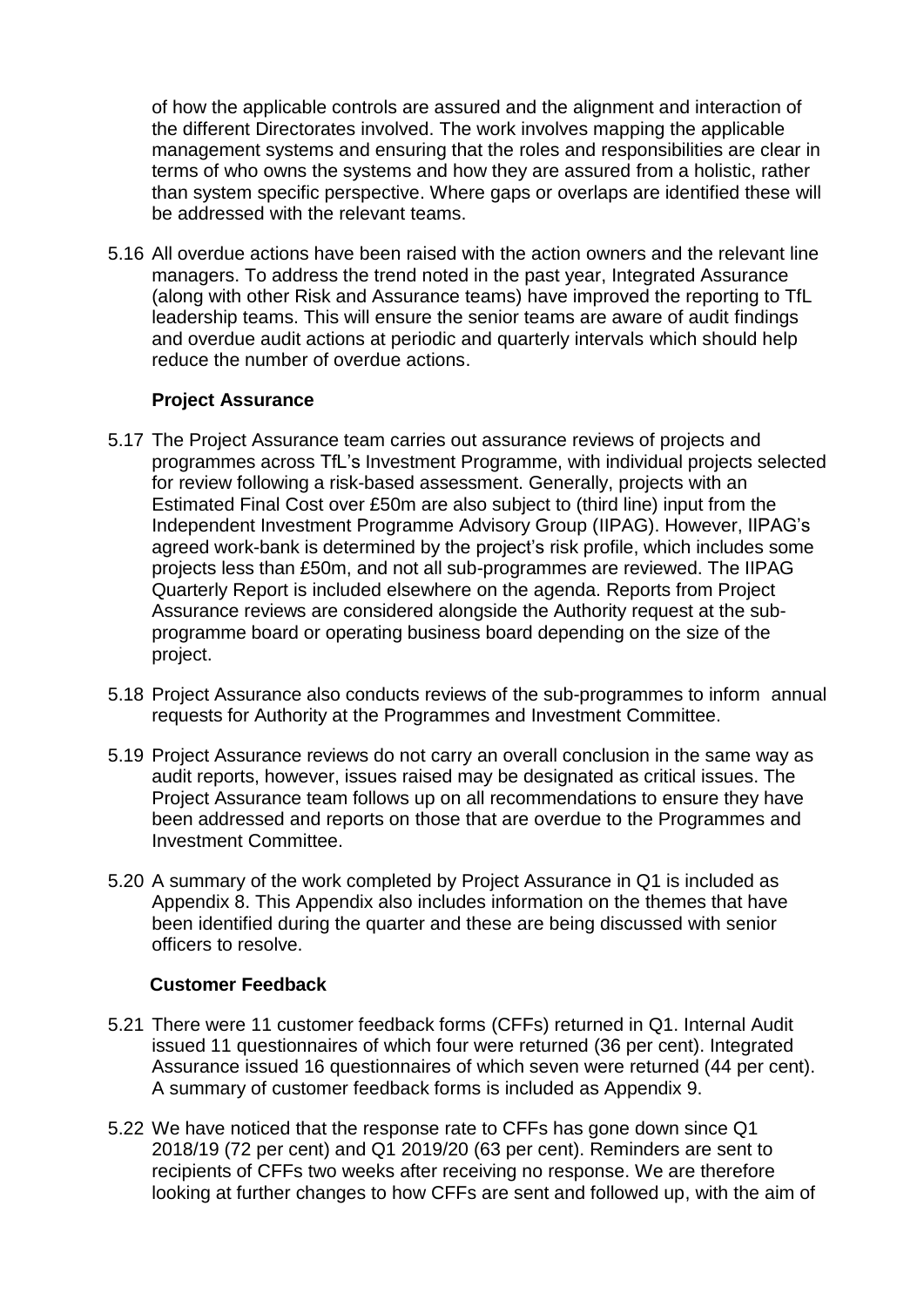increasing the response rate. Whilst the response rate has reduced it is good to report that the scores received remain high at around 90 per cent.

## **6 Counter-Fraud and Corruption**

- 6.1 The Counter-fraud and Corruption (CFC) team carries out investigations in all cases of suspected and alleged fraud. They also carry out a proactive programme of fraud awareness, prevention and detection activities designed to minimise TfL's exposure to fraud risk.
- 6.2 The tenth meeting of the Counter-fraud and Corruption Steering Group was held remotely in Q1. The group discussed a range of subjects including the new 'TfL Security Policy', its associated communications plan and the new TfL 'Security' SharePoint site, which goes live in Q2. Members were provided with an update on the work of the new Chief Information Security Officer is undertaking, which was found to be very informative. The Head of CFC also provided an update to members on the fraud risk reviews taking place with Technology and Data and ongoing significant investigations and CFC team projects.
- 6.3 A summary of the team's activities during Q1, including information on significant closed fraud investigations, is included as Appendix 10.
- 6.4 Details of significant new and ongoing fraud investigations during Q1 is included in the paper on Part 2 of the agenda.

### **7 Resources**

- 7.1 At the beginning of Q1 the Directorate was carrying eight vacancies: Head of Project Assurance, two in Internal Audit, two in Integrated Assurance and three support roles including a data analyst role. There were two leavers: a Senior Risk Manager resigned and an Integrated Assurance Auditor retired.
- 7.2 There has been a lot of recruitment activity in the quarter with a number of offers being made which will lead to a number of the vacant roles being filled in the next two quarters.

### **8 Control Environment Trend Indicators**

8.1 The Q1 indicators are included as Appendix 11.

#### **List of appendices to this report:**

Appendix 1: Level 0 and Level 1 Risks

Appendix 2: Internal Audit reports issued in Q1 2021/22

Appendix 3: Work in Progress at the end of Q1 2021/22

Appendix 4: Work planned for Q2 2021/22

Appendix 5: Cancelled/ deferred/new audits from 2021/22 audit plan

Appendix 6: Internal Audit Q1 summary

Appendix 7: Integrated Assurance Q1 summary

Appendix 8: Project Assurance Q1 summary

Appendix 9: Customer Feedback Q1 summary

Appendix 10: Counter-Fraud and Corruption Q1 summary

Appendix 11: Control Environment Trend Indicators